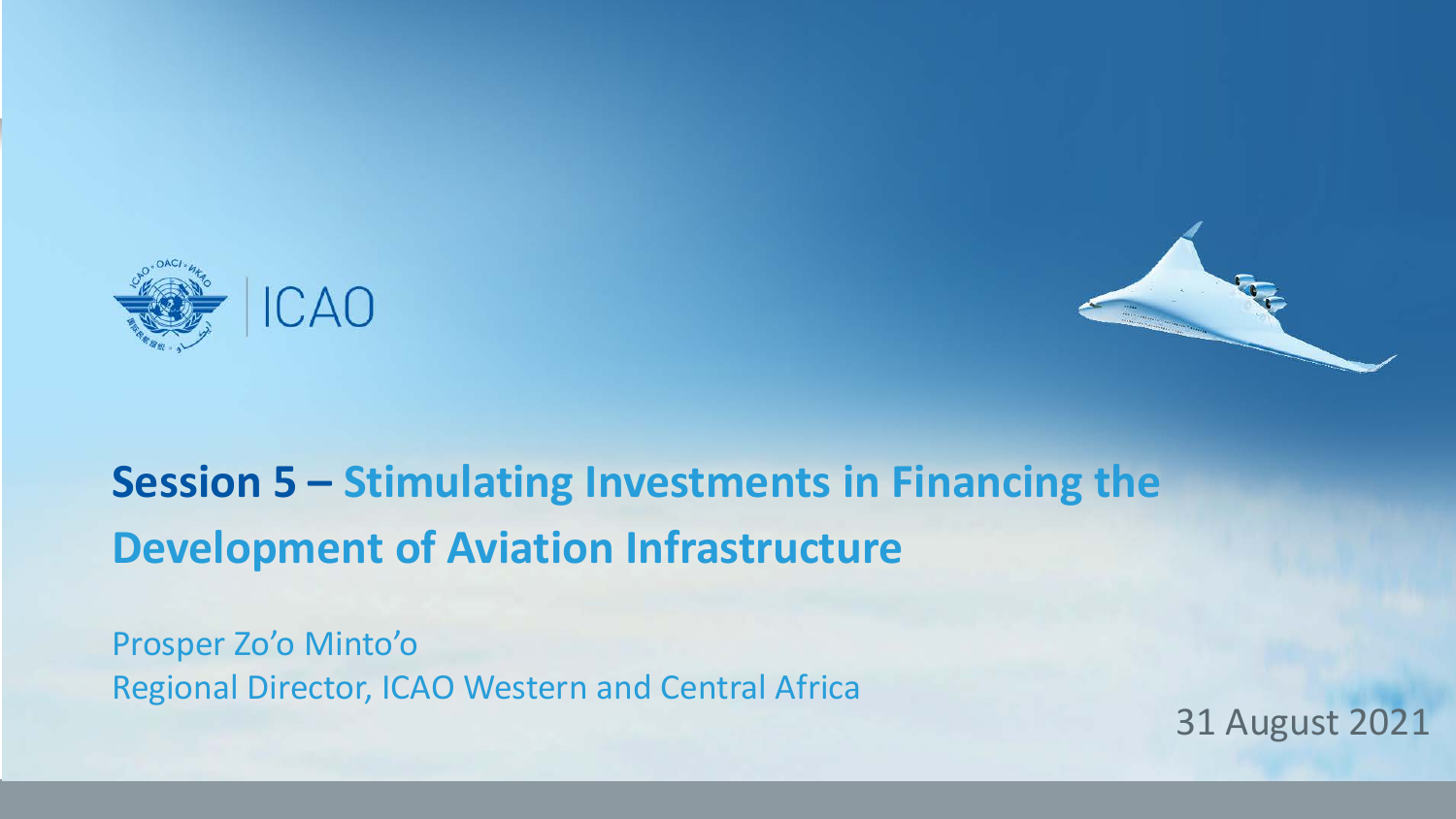

## **Connectivity in Air Transport**

## Movement of passengers, mail and cargo involving the **minimum of transit points**

- which makes trip as **short** as possible
- with **optimal** user satisfaction
- at the **minimum** price possible
- Ultimately results in **reduced passenger/ticket cost**

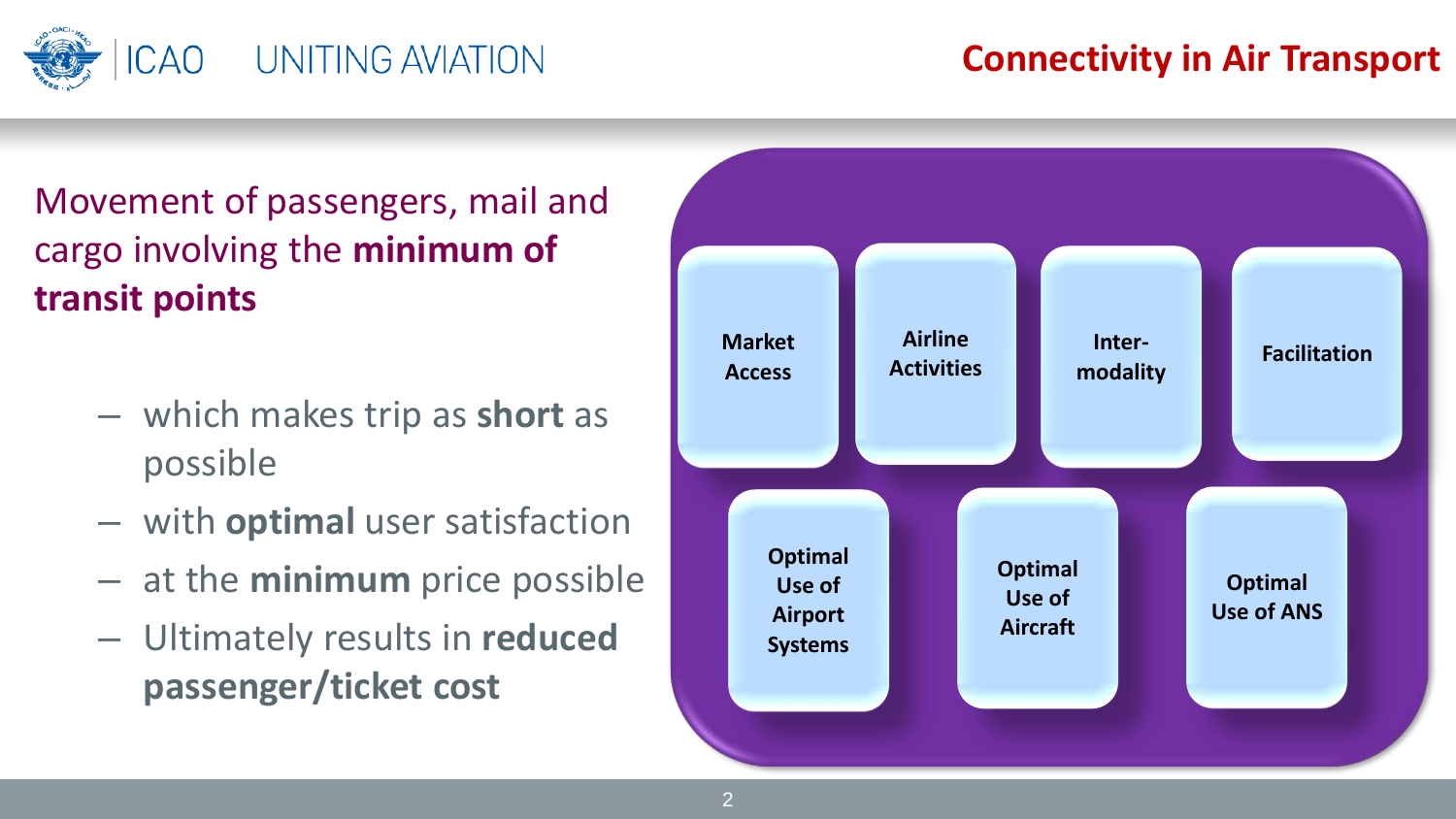

- To address the growth of air traffic, ICAO has been working with Member States on the funding and financing of the development of quality aviation infrastructure, This promotion has been largely through **the ICAO World Aviation Forum (IWAF), a platform that brings together States' policymakers, development partners, and investment and financial institutions**.
- The objective of ICAO is to encourage through active involvement of the private sector and promote diversified funding and financing sources,, as well as the effective use of domestic resources and international development funding, to develop and modernize a quality aviation funding, **to develop and modernize infrastructure/system commensurate with the recovery from COVID-19, predicted traffic growth and based on ICAO's Global Plans**.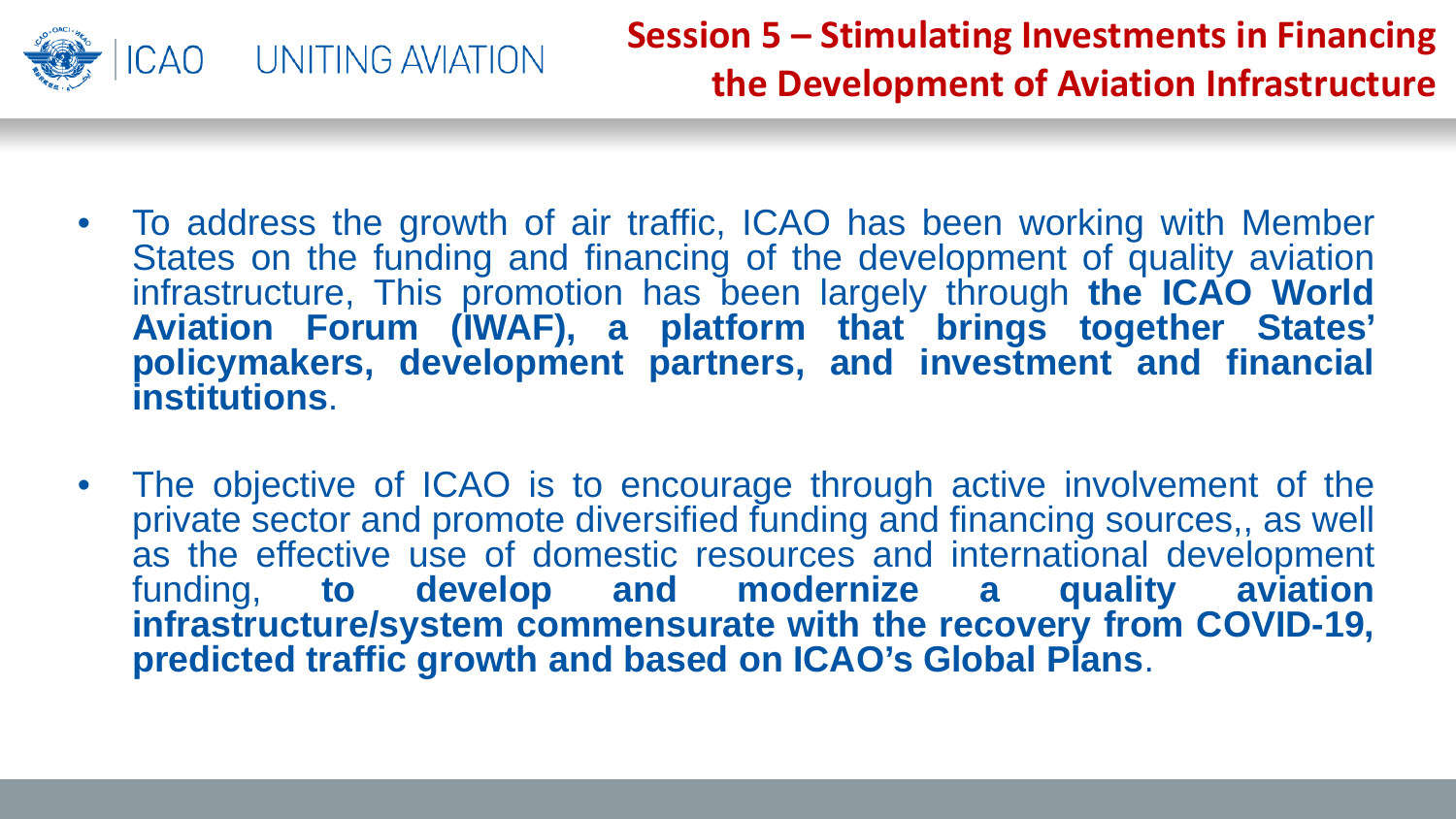

Based on the outcome of the ICAO World Aviation Forums and the adoption of the Declaration and Framework for Plan of Action for Development of Aviation Infrastructure in Africa, this session will discuss **how to obtain sustainable investment to aviation infrastructure projects, in conjunction with the recovery efforts from the impact of COVID-19**.

UNITING AVIATION

Particular focus will be on:

- a) **building an investment climate** that is transparent, stable and predictable, especially in the recovery era;
	- b) **creating good governance** such as enabling institutional, legal and regulatory frameworks and monitoring and evaluation mechanisms; and
	- c) **consolidating planning and development efforts to build resilient** aviation, tourism and trade infrastructure in an appropriately balanced development of transport modes, including multimodal and urban planning initiatives.
- d) Securing recovery financial stimuli in line with CART and AU HLTF recommendations.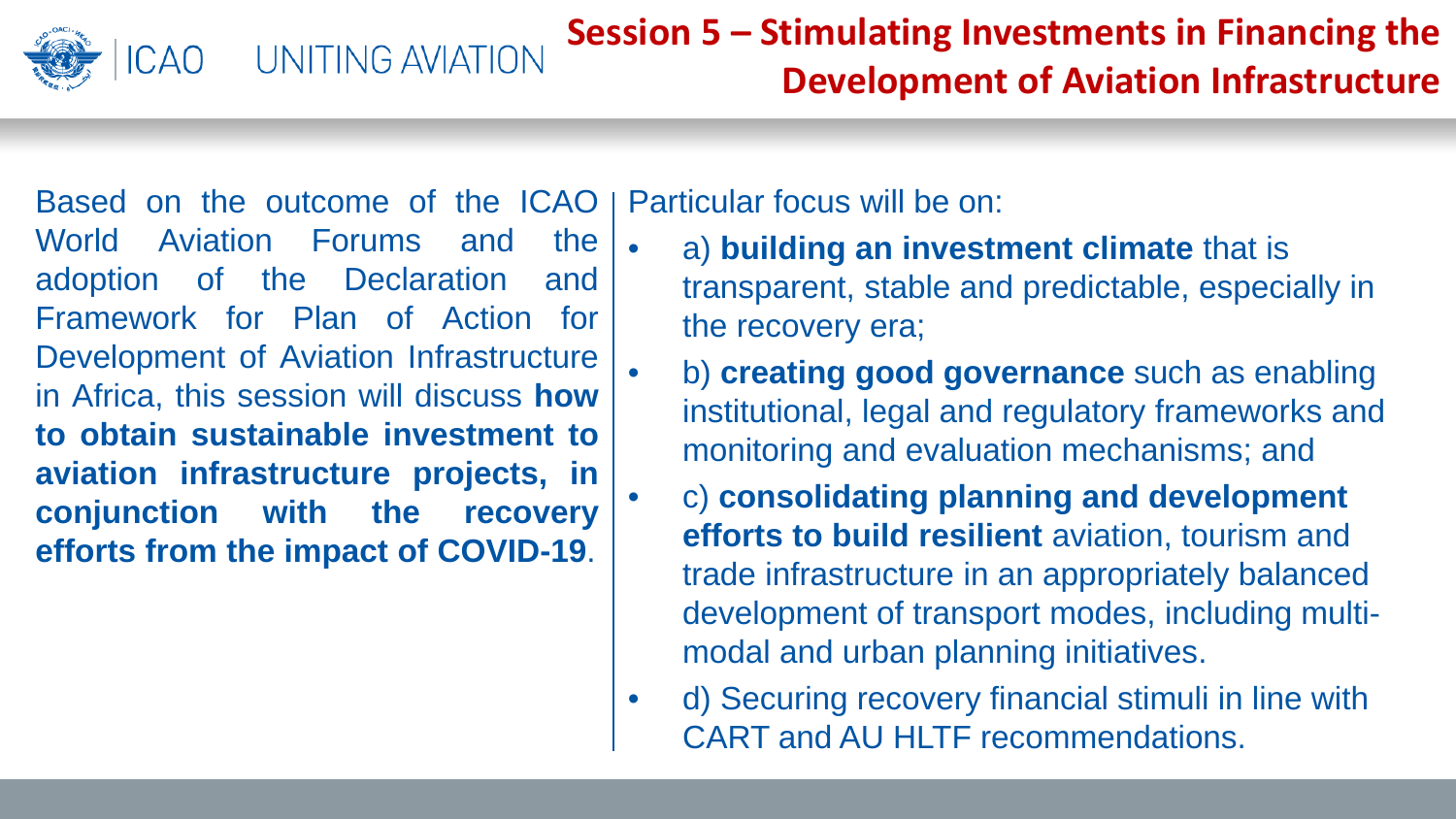

**Session 5 – Stimulating Investments in Financing the Development of Aviation Infrastructure** 

## **Panelists:**

- **Louis Bakienon**, Director of Air Navigation Operations, Agency for the safety of aerial navigation in Africa and Madagascar (ASECNA)
- **Dr. Ali Awdeh**, Head of Economic Research, Union of Arab Banks (UAB)
- **Mr. Romain Philippe Michel Ekoto**, Chief Aviation and Air Transport Officer, African Development Bank (AfDB)
- **Mr. Raphael Kuuchi**, Consulting Director, Government, Legal and Industry Affairs, African Airlines Association (AFRAA)